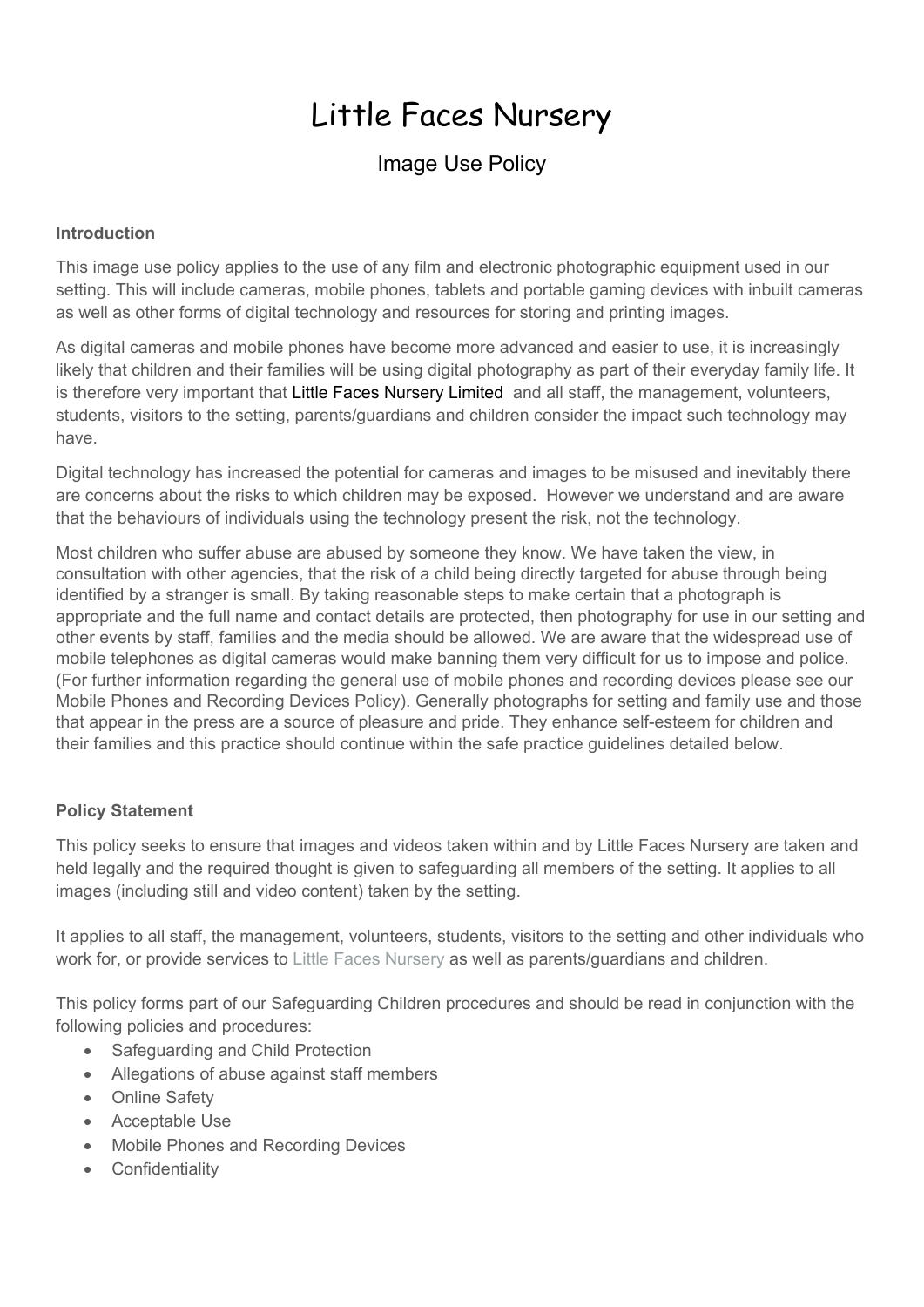All images taken by the setting will be used in a manner respectful of Article 5 of the General Data Protection Regulations (GDPR). This means that images will be:

- Processed lawfully, fairly and in a transparent manner in relation to the data subject
- Collected for specified, explicit and legitimate purposes and not further processed in a manner that is incompatible with those purposes
- Accurate and, where necessary, kept up to date
- Kept in a form which permits identification of data subjects for no longer than is necessary for the purpose
- Processed in a manner that ensures appropriate security of the personal data, including protection against unauthorised or unlawful processing and against accidental loss, destruction or damage, using appropriate technical or organisational measures.
- Compliant with GDPR

The settings Data Protection Officer Michelle Plumb is responsible for ensuring the acceptable, safe use and storage of all camera technology and images within Little Faces Nursery*.* This includes the management, implementation, monitoring and review of this Image Use Policy. In addition, the DPO has the authority to view any images taken and/or to withdraw or modify a member of staff's authorisation to take images at any time. All members of staff, students, volunteers, visitors and parents should be aware that all images taken within the setting are available for scrutiny and that they must be able to justify any images in their possession.

Where concerns are raised, or disclosures made, regarding suspicious activity relating to the use of images the DPO will discuss this with the Designated Safeguarding Lead who will contact the Local Authority Designated Officer (LADO) for advice. The LADO for our setting is:

# *Gill Moore LADO*

# *Stockport Safeguarding Team*

#### *0161 474 5657*

#### **Responsibilities**

Parental Consent

- Written permission from parents/guardians will always be obtained before images/videos of children are taken, used or published. This is usually by way of the child's registration form completed on entry to the setting and updated annually.
- Written parental consent will always be sought to take and use photographs offsite for professional, marketing and training purposes. This may be in addition to parental permission sought for onsite images.
- Written consent from parents/guardians will be kept by the setting where children's images are used for publicity purposes (such as brochures or publications), until the image is no longer in use.
- Parental permission will be sought on an annual basis for general consent and on a case by case basis for specific events.
- A record of all consent details will be kept securely on file. Should permission be withdrawn by parents/guardians at any time, then all relevant images will be removed and disposed of and the record will be updated accordingly.

Safety of Images and Videos

 All images taken and processed by or on behalf of the setting will take place using only equipment and devices provided by Little Faces Nursery.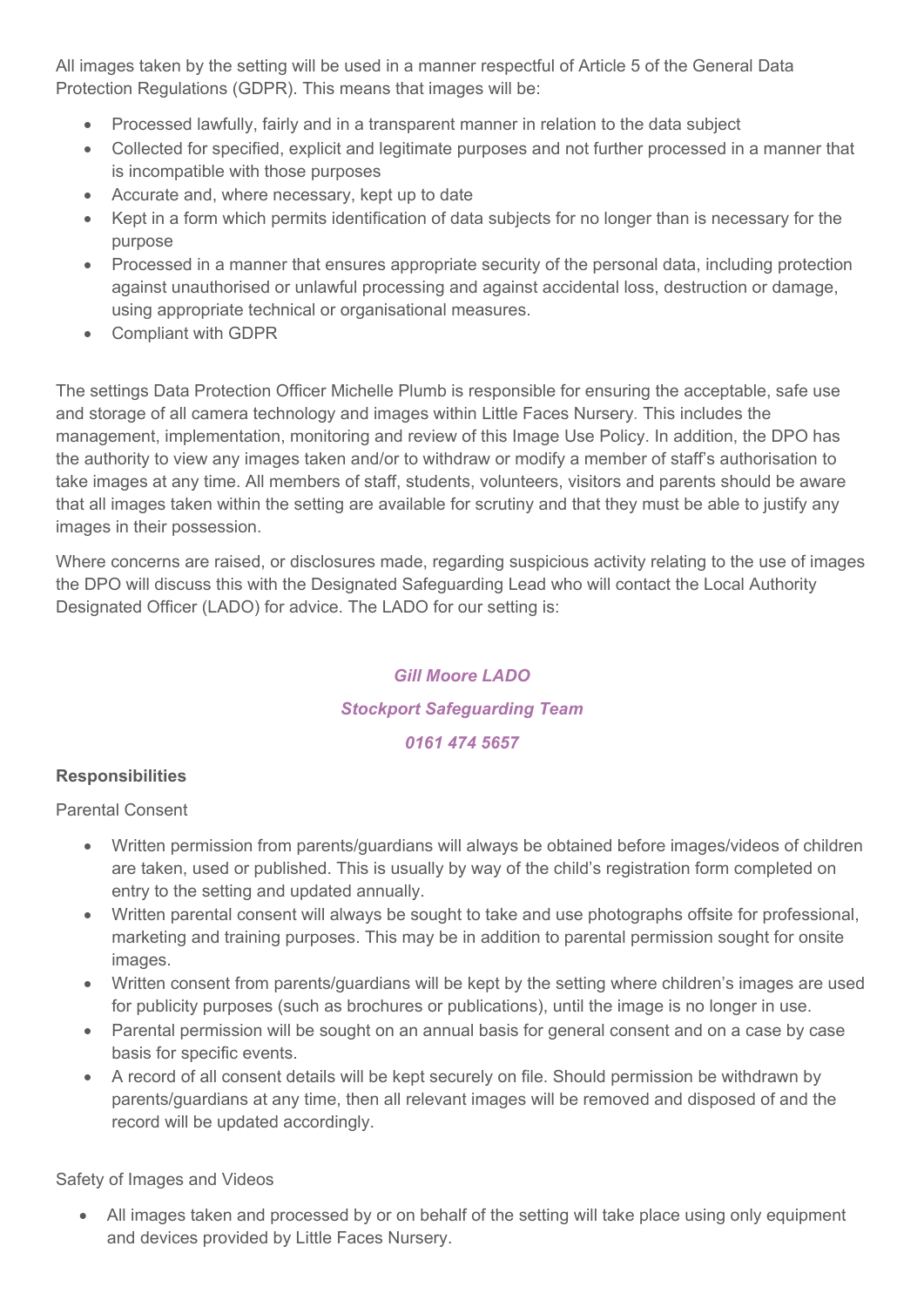- Staff will receive information regarding the safe and appropriate use of images as part of their safeguarding training and responsibilities.
- All members of staff (including volunteers) will ensure that all images are available for scrutiny and will be able to justify any images in their possession.
- Images will not be kept for longer than is to be considered necessary. All staff are responsible for ensuring that all photographs are permanently wiped from memory cards, computer hard and portable drives or other relevant devices once the images will no longer be of use. This will be monitored by the Data Protection Officer.
- All images will remain on site at all times, unless prior explicit consent has been given by both the DPO and the parent/guardian of any child or young person captured in any photograph.
- Should permission be given to take any images off site then all relevant details will to be recorded, for example who, what, when and why and data will be kept securely (e.g. with appropriate encryption).
- Any memory stick, CD or storage device containing images of children to be taken offsite for further work will be suitably encrypted and will be logged in and out by the DPO monitored to ensure that it is returned within the expected time scale.
- The DPO reserves the right to view any images taken and/or to withdraw or modify a member of staffs' authorisation to take or make images at any time.
- Only official setting owned equipment (e.g. work provided digital or video cameras, tablets, mobile phones, etc) will be used by staff to capture images of children for official purposes. Use of personal cameras by staff is prohibited at all times.
- Any apps, websites or third party companies used to share, host or access children's images will be risk assessed prior to use.
- The setting will ensure that images always are held in accordance with the General Data Protection Regulations (GDPR) and suitable child protection requirements (if necessary) are in place.
- Photographs will be disposed of should they no longer be required. They will be returned to the parent or carer, deleted and wiped or shredded as appropriate. Copies will not to be taken of any images without relevant authority and consent from the DPO and the parent/carer.

Publication and sharing of images and videos

- Images or videos that include children will be selected carefully for use e.g. only using images of children who are suitably dressed.
- Images or videos that include children will not provide material which could be reused.
- Children's' full names will not be used on the website or other publication (e.g. newsletters, social media channels) in association with photographs or videos.
- The setting will not include any personal information on video, on the website, in a prospectus or in other printed publications.
- Any parents/guardians and staff members with particular concerns must always be able to withhold their consent for the publication or sharing of images for whatever reason.
- Where children's images are used within the setting consent will be sought from parents. This includes things such as children's coat pegs, drawers, etc that are part of everyday practice.

Usage of systems to share images with parents

- **Little Faces Nursery** uses a closed Facebook group and Connect (online learning journey) to upload and share images of children with parents.
- The use of Facebook and Connect has been appropriately risk assessed and the setting has taken steps to ensure all data stored is held in accordance with the General Data Protection Regulations (as above).
- Images uploaded to Facebook will only be taken used the setting's devices.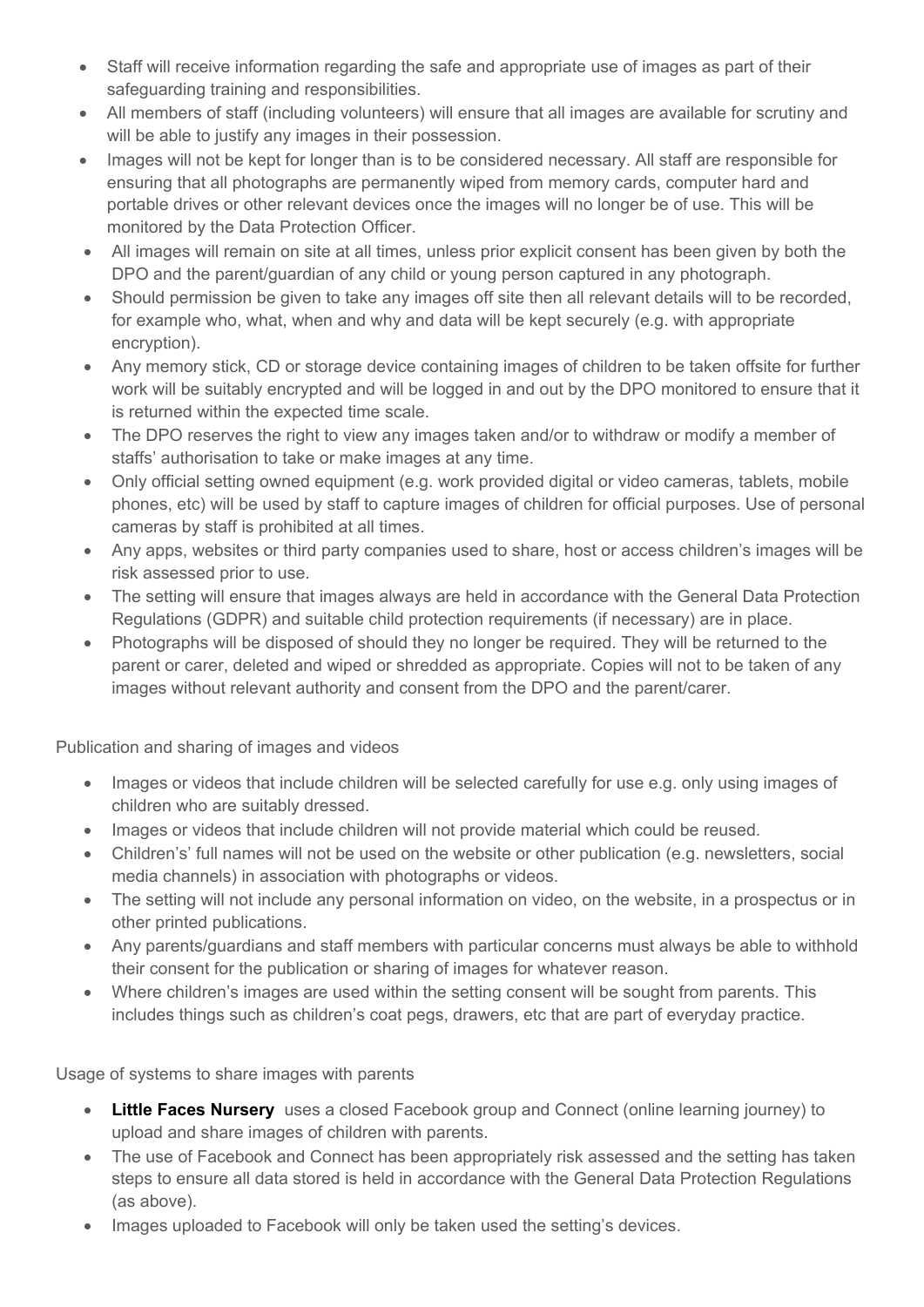- All users authorised to upload images to Facebook are advised on safety measures to protect all members of the community e.g. using strong passwords, logging out of systems after use etc.
- Parents/guardians will be informed of the settings expectations regarding safe and appropriate use (e.g. not sharing passwords or copying and sharing images) prior to being given access. Failure to comply with this may result in access being removed. Further information can be found in our Social Media Policy.

Safe Practice when taking images and videos

- Careful consideration is given before involving very young or vulnerable children when taking photos or recordings, who may be unable to question why or how activities are taking place.
- The setting will discuss the use of images with children in an age appropriate way.
- A child's right not to be photographed is to be respected. Images will not be taken of any child against their wishes.
- Photography is not permitted in sensitive areas such as toilets.

# **Use of Images/Videos of Children by Others**

# **Use of Photos/Videos by Parents/Guardians at events**

- Parents/guardians are permitted to take photographs or video footage of events for private use only.
- Parents/guardians who are using photographic equipment must be mindful of others when making and taking images.
- The opportunity for parents/guardians to take photographs and make videos can be reserved by the setting on health and safety grounds.
- Parents/guardians are only permitted to take or make recording within designated areas of the setting. Photography is not permitted in sensitive areas such as toilets.
- The right to withdraw consent will be maintained and any photography or filming on site will be open to scrutiny at any time.
- Parents may contact the setting DPO to discuss any concerns regarding the use of images.
- Photos and videos taken by the setting and shared with parents should not be shared elsewhere (e.g. posted on social media site), to do so may breach intellectual property rights, data protection legislation and importantly may place members of the community at risk of harm.

#### **Use of Photos/Videos by Children**

- The setting will discuss and agree age appropriate acceptable use rules with children regarding the appropriate use of cameras, such as places children cannot take the camera (e.g. unsupervised areas, toilets etc.).
- All staff will be made aware of the acceptable use rules regarding children's use of cameras and will ensure that children are appropriately supervised when taking images.
- Members of staff will role model positive behaviour to the children by encouraging them to ask permission before they take any photos.
- Photos taken by children for official use will only be taken with parental consent and will be processed in accordance with the General Data Protection Regulations.
- Parents/carers will be made aware that children will be taking photos/videos of other children and will be informed how these images will be managed by the setting e.g. will be for internal use by the setting only (not shared online or via any website or social media tool).
- Photos taken by children for official use will be carefully controlled by the setting and will be checked carefully before sharing online or via digital screens.